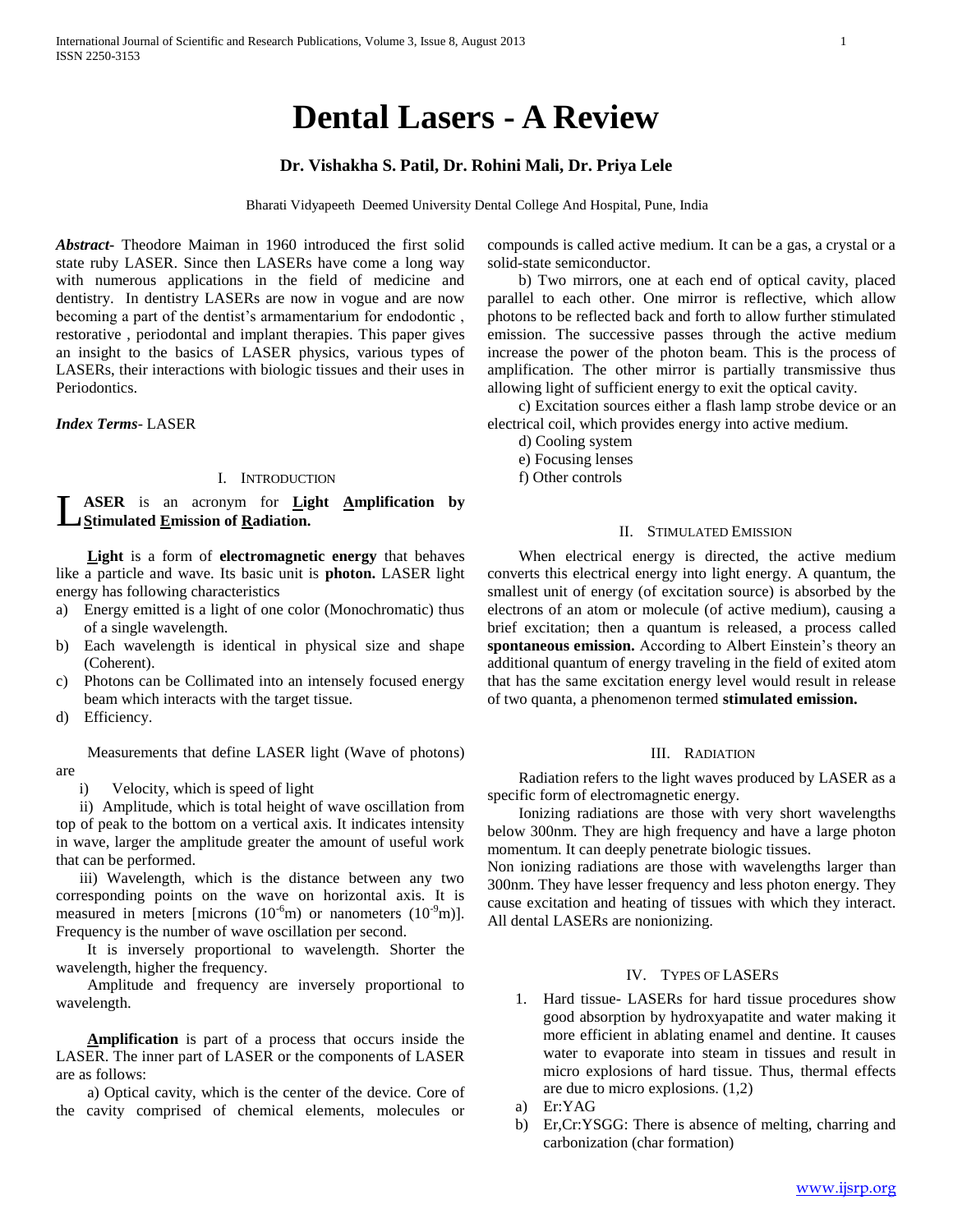c) Nd:YAP (Wavelength 1340) It has absorption coefficient in water approximately 20 times greater than Nd: YAG.

- 2. Soft tissue- LASERs for soft tissue are smaller and less expensive. They considerably have greater applications.
- a) Argon (488nm,514nm wavelength, fiber diameter 300µm,0.05 sec pulse duration, 0.2 second between pulses)
- b) CO2 (5-15 w) It may be absorbed by water component of dental hard tissue which could lead to thermal damage therefore contact with these tissues must be avoided. It leaves a char layer on root surface.
- c) Nd:YAG (1064nm wavelength, 0.2- 1.2mm diameter tips, 3 w power,20 pulses per second) Nd:YAG penetrates water to a depth of 60mm before it is attenuated to 10% of its original strength. Energy is scattered rather than absorbed. If pigmented scattering is twice as great as absorption. Therefore ideal for ablation of hemorrhagic tissue. It penetrates soft tissues to a depth of 2 plus or minus 1. It leaves a char layer on root surface.
- d) Diode(800nm to 830nm,980nm wavelength, fiber diameter 300µm,2-10 w power)
- e) Erbium LASERs in contact mode can be used to cut soft tissue with hemostasis, and then tooth should be protected.

## V. LASER DELIVERY SYSTEMS

- 1. Argon, Diode Nd: YAG (With shorter emission wavelength) - Small flexible quartz optical fibers. For Nd:YAG sapphire and ceramic tips have been developed for contact use(3)
- 2. Er,Cr:YSGG and Er:YAG ( Larger wavelengths) Special and costly fiber optic delivery system with accompanying helium neon LASER as an aiming beam since wavelength is invisible with peripheral cooling air and water spray for hand piece.
- 3. CO<sup>2</sup> LASER (Largest wavelength) Hollow wave-guide that allows beam to be delivered through a flexible tube (4). The smallest diameter of beam (focal point) is nearest the end of hand piece tip beyond which it diverges. This is 3-5mm from target tissue. Divergence of beam beyond focal point results in rapid loss of power density and protects underlying tissue causing protein denaturation and coagulation. Blood vessels up to a diameter of 0.5mm are sealed (5).

## VI. LASER EMISSION MODES

1. Continuous mode – Beam is emitted at only one (W) power level for as long as the operator depresses the foot switch.

# Examples

- a) Diode (used in contact mode with water)
- b)  $CO<sub>2</sub>$  (used in no contact mode)

2. Gated pulsed mode- There are periodic alterations of LASER energy, much like a blinking light E.g. Diode (Used in contact mode).

All surgical devices that operate in continuous wave have gated pulsed feature.

3. Free running pulsed mode (True pulsed mode) larger peak energies of LASER light are emitted for a short time span usually in microseconds followed by a relatively long time in which the LASER is off. (Can be used for thin tissue)

E.g.

a)Neodymium:Yttrium, Aluminum,Garnet (Nd:YAG) (contact mode, 20 pulses per second)

b) Cr: YAG c) Er:Cr:YSGG

## VII. ERGONOMIC FEATURES OF LASERS

- 1. Portable
- 2. Ease of use
- 3. Few cords or cables

### **Fiber tip**:

 **A** typical soft tissue LASER has a fiber within a hand piece. The end of the fiber may need to be cleaned and stripped to expose the inner core of the fiber to prepare it for clinical use. The fiber management should be efficient and easy and unidose fiber tips(disposable tips) make an efficient setup and conventional delivery system.

The smaller the fiber diameter and higher the power density the more efficient the LASER will cut soft tissue. A unique aspect of working with a dental LASER is that it acts only at the end of the tip. There is no side cutting effect. LASER energy flows freely from the fiber tip of a diode LASER unless the end of the fiber has been initiated or carbonized concentrating the energy at the tip of the fiber. When used in a contact mode a coating of carbonized tissue forms at the tip of the fiber. When this occurs the carbonized tissue absorbs the LASER energy and there is a significant increase in thermal energy delivered to the tissues. As this increased thermal energy is absorbed at the surface of tissue, there is a significant decrease in soft tissue penetration.

Noninitiated fiber tip allows the LASER energy to escape the fiber end freely and flood the irradiated tissue with LASER energy. It can be used to desensitize apthous ulcers.

Calibration of the LASER fiber is critical for successful treatment of periodontal pockets. LASER fiber is adjusted in length to correspond to the periodontal probe charting. The calibration for initial therapy is the depth of the treatment site minus 1mm. This will prevent the fiber from touching epithelial attachment at the bottom of pocket.

## VIII. ADVANTAGES OF LASERS

- 1. Increased coagulation that yields a dry field
- 2. Better visualization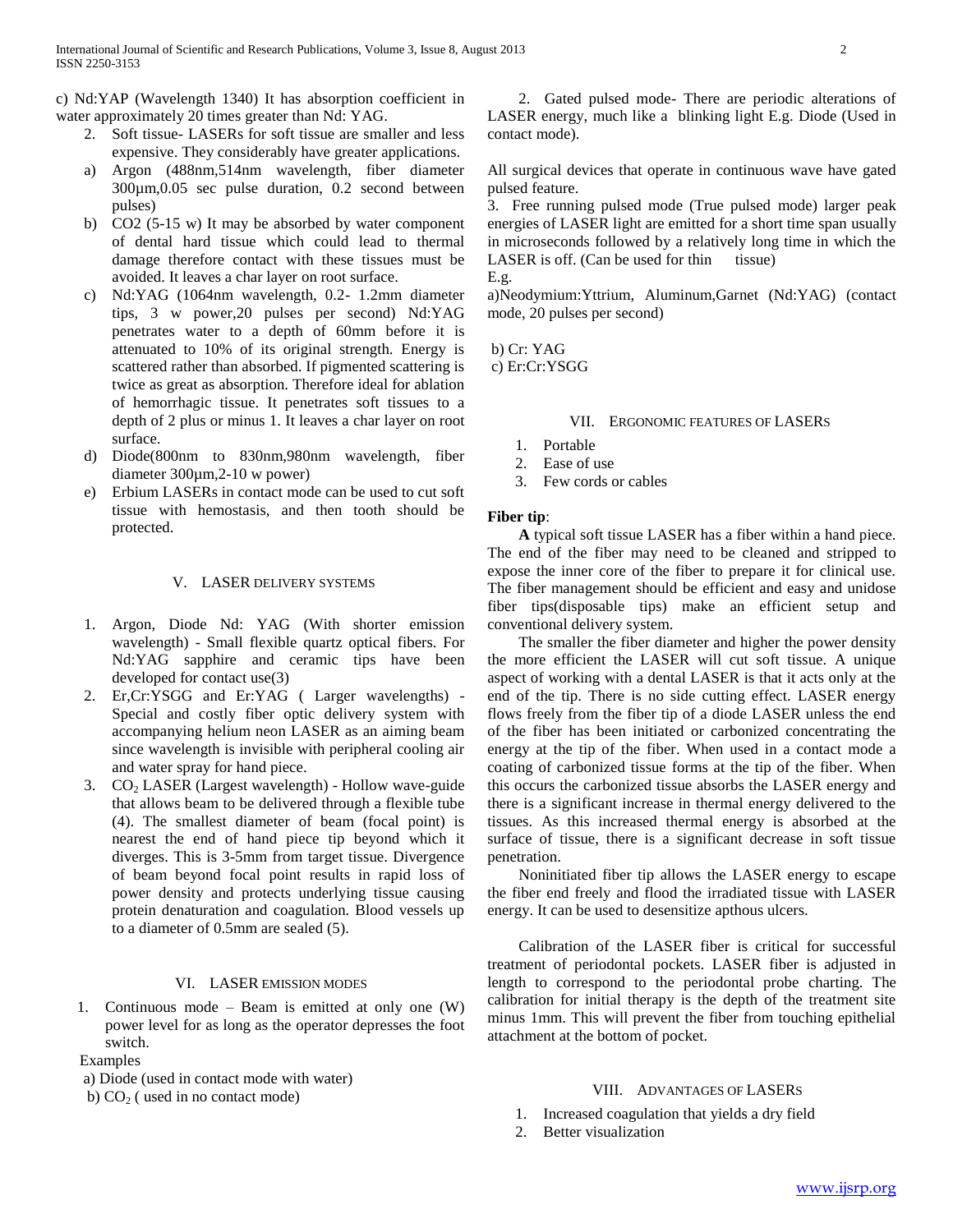- 3. Tissue surface sterilization
- 4. Reduction in bacterial counts
- 5. Decreased swelling, edema and scarring
- 6. Decreased pain
- 7. Faster healing
- 8. Increased patient acceptance

#### **Periodontal procedures that are carried out using LASERs:**

Removal of calculus, for root etching, cavity preparation, caries removal, bacterial reduction in sulcus and or pocket, gingivectomy, gingivoplasty, de-epithelialization of reflected flaps, removal of granulation tissue, second stage exposure of dental implants, lesion ablation, incisional and excisional biopsies of both benign and malignant lesions, irradiation of apthous ulcers, coagulation of free gingival graft donor site, Depigmentation, assess tooth mobility (6), and measure blood  $flow(7)$ .

#### IX. LASER-TISSUE INTERACTIONS

It depends on LASER wavelength, emission mode, on optical properties of the tissues such as pigmentation, mineral content, water content, and heat capacity.

1. Wavelength decides the degree to which LASER energy is absorbed by the target tissue.

Example:

a) Argon (486nm,514nm)

Well absorbed by pigmented tissues.

b) CO2 (10,600 nm)

High absorption in water

Far infrared

As soft tissue is 75% to 90% of water, 98% of energy is converted to heat and absorbed at surface with very little scatter or penetration (5)

c) Nd:YAG (1064 nm)

Low absorption in water.

Near infrared Absorbed by pigmented tissues.

d) Nd:YAP(1340nm)

| Absorption    | coefficient |       | 1n      | water |
|---------------|-------------|-------|---------|-------|
| approximately | 20          | times | greater | than  |
| Nd:YAG.(8)    |             |       |         |       |

e) Diode (800-950nm)

Low absorption in water Absorbed by pigmented tissues

f) Er,Cr:YSGG (2780 nm)

Highly absorbed in water and hydroxyapatite.

g) Er:YAG (2940nm)

Highly absorbed in water and hydroxyapatite.

2. The primary interaction of a LASER with target tissue is photo thermal. LASER energy is absorbed by the target tissue and significantly elevates the temperature of the tissues. ( 9,10).

a) 37  $\mathrm{^{\circ}C}$  to 50  $\mathrm{^{\circ}C}$  - the tissue temperature is elevated (Hyperthermia)

**b**) 60 °C - the tissue whitens or blanches, which can be seen when an egg white albumin changes from clear to milky during cooking. Proteins begin to denature without vaporization of underlying tissue.

Used in surgical removal of diseased granulation tissue.

c)  $70^{\circ}$ C- produces desirable effect of hemostasis by contraction of wall of the vessel.

Used for coagulation.

d) 70 °C to 80 °C - the soft tissue edges can be welded together with uniform heating.

e)100  $\mathrm{^{\circ}C}$  to 150  $\mathrm{^{\circ}C}$  - when temperature exceeds 100  $\mathrm{^{\circ}C}$ intracellular water boils and vaporization of water within tissues occurs causing soft tissue ablation. The solid and liquid components turn into vapor in the form of smoke or steam. Rise in intracellular temperature and pressure leading to cellular rupture as well as release of vapor and cellular debris is termed as 'LASER plume'.

Excision of soft tissue commences at this temperature. In hard tissues ablation does not occur at this temperature, but the water component is vaporized and resulting jet of steam expands and then explodes the surrounding matter into small particles. This mixture of steam and solid is suctioned away. This microexplosion is termed **Spallation**.

f) More than  $200^{\circ}$ C, the tissue is dehydrated and then burned in the presence of air. Carbonization occurs with risk of soft tissue damage. It can be because of high power setting or slow movement of fiber tip across tissue surface.

Exposure of bone to heating at levels equal or more than 47 <sup>o</sup>C is reported to induce cellular damage leading to osseous resorption. Temperature levels of equal to or more than 60 $\degree$ C result in tissue necrosis. With the possible exception of two wavelengths (Er: YAG and Er,Cr:YSGG) the effect of most dental LASERs on bone is generally detrimental. According to study by Fontana et al (11) temperature changes for different LASERs are as follows:

a) Diode LASER (810nm wavelength, time -9 seconds, power of 800mw, and 1.2 W and 300 µm optical fiber size) the temperature change in bone is  $10^{\circ}$ C and  $11^{\circ}$ C.

b) Diode LASER With time of 03 seconds and 600 mw setting there is no bone damage.

**c**) CO2 LASER the temperature change in bone is 1.4<sup>o</sup>C to  $2.1^{\circ}$ C

Nd: YAG LASER the temperature changes in bone are 8.0 degree to  $11.1^{\circ}$ C

Er: YAG LASER (At pulse energy of 100mJ/ pulse and 10 Hz) there is no melting or carbonization.

Er,Cr:YSGG LASER ( 5 W and 8 Hz) there is no change in calcium phosphate ratio. No evidence of charring or melting, hence good or osteotomy procedure. (12)

For root surface, Er:YAG LASER would appear to be instrument of choice for effective removal of calculus, for root etching and for creation of a biocompatible surface for cell or tissue reattachment.

### X. PRECAUTIONS DURING LASER SURGERY

1.  $CO<sub>2</sub> LASER$  beam may be reflected from shiny metal surfaces that may cause inadvertent injury to adjacent tissues. Protective eyewear specific to block wavelength of LASER is used (13).

2. Patients eyes, throat and delicate oral tissues outside the surgical site should be protected from accidental beam impact through use of safety glasses and wet towels or gauze packs. (14) 3. Adequate high speed evacuation should be used to capture LASER plume which is biohazard.